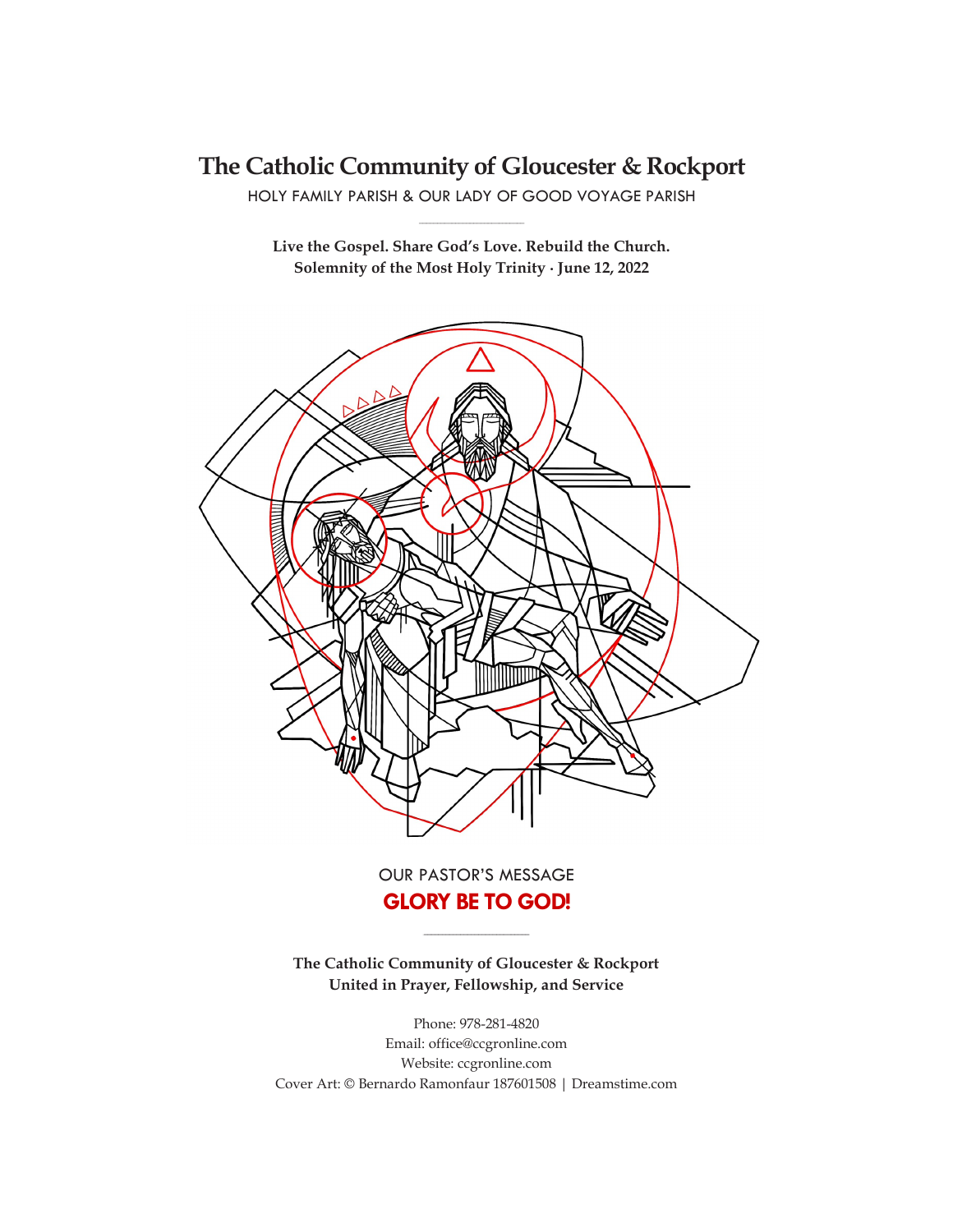#### **MOST HOLY TRINITY \_\_\_\_\_\_\_\_\_\_\_\_\_\_\_\_\_\_\_\_**



## **An Ecumenical Christian Prayer**

### BY POPE FRANCIS

O God, Trinity of Love, from the profound communion of your divine life, pour out upon us a torrent of your fraternal love.

Grant us the love reflected in the actions of Jesus, in his family of Nazareth, and in the early Christian community.

Grant that we Christians may live the Gospel by discovering him in every human being, by recognizing him crucified in the suffering of the abandoned and forgotten of our world, and risen in every brother or sister who makes a new start.

Come, Holy Spirit, show us your beauty, reflected in all the peoples of the earth, so that we may discover anew that all are important and all are necessary, different faces of the one humanity that God loves so much.

Glory to the Father, to the Son, and to the Holy Spirit; as it was in the beginning, is now, and will be forever. Amen.

*Source: Fratelli Tutti (2020)*

### **THE POPE VIDEO**

### PRAYING FOR FAMILIES WITH POPE FRANCIS

ccgronline.com/resources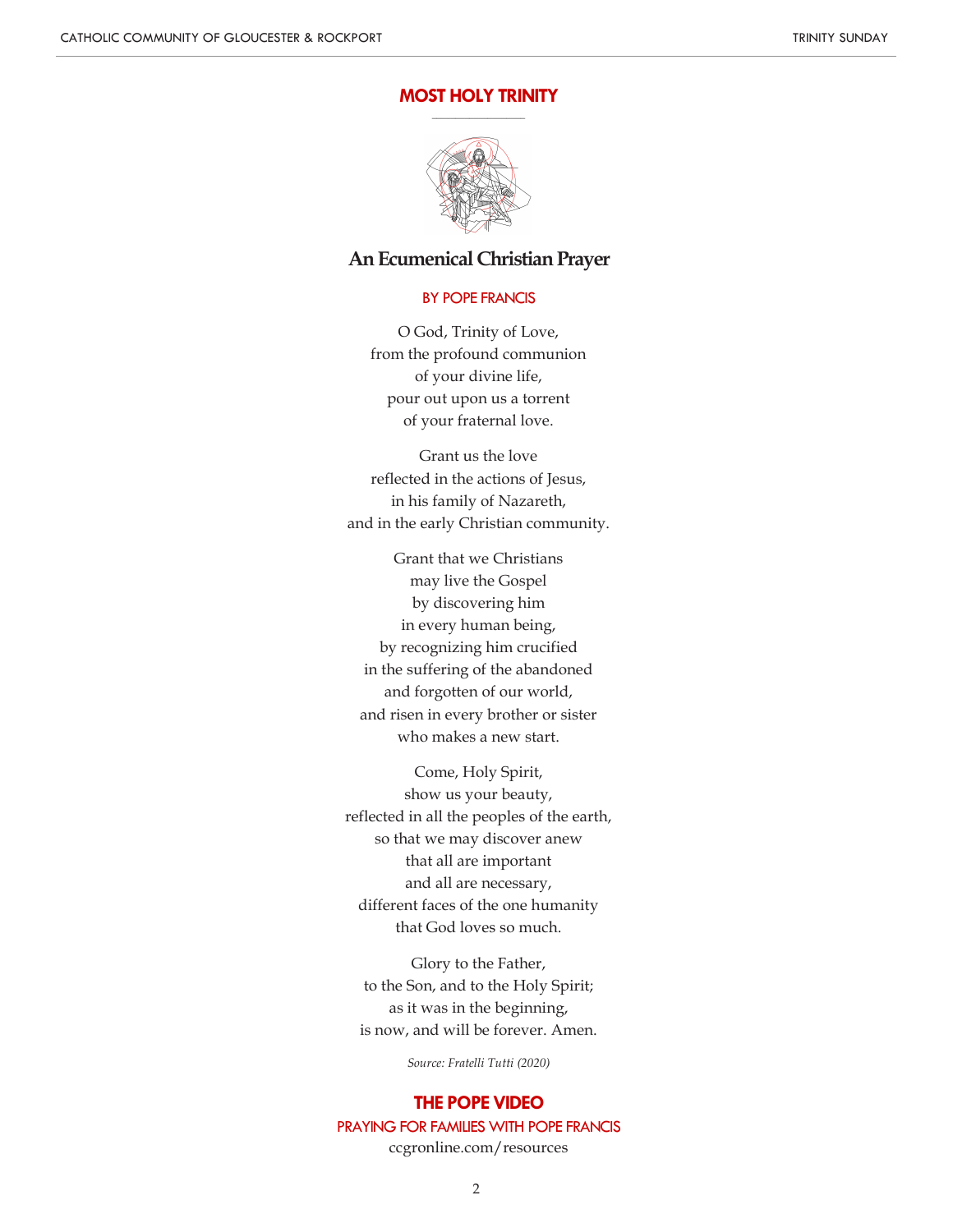#### **OUR PASTOR'S MESSAGE \_\_\_\_\_\_\_\_\_\_\_\_\_\_\_\_\_\_\_\_**

# **Glory Be to God!**

### BY FATHER JIM

A doxology is a formal way of praising God. When we sing the Gloria on Sundays, we are praying the Great Doxology or *doxologia major*. When we pray with the Liturgy of the Hours (e.g. Morning Prayer and Evening Prayer), we offer a short doxology or *doxologia minor* after every psalm and canticle. And this weekend, in celebration of the Solemnity of the Most Holy Trinity, we confess a doxology as part of our chorus of alleluias before the proclamation of the Gospel: "Glory be to the Father, to the Son, and to the Holy Spirit; to God who is, who was, and who is to come!"

Common to each of these doxologies is the word glory. It is a word so common in our tradition that we often fail to think about its meaning. Glory can be a word that expresses praise, worship, and thanksgiving. It gives voice to our belief in and love for God. It speaks to God's greatness and magnificence. It calls attention to our smallness in comparison to God's awesome plan for creation. And it reminds us of the bliss and splendor of heaven. To give glory to God is to bless, adore, exalt, honor, and give thanks to the Creator and Master of the Universe. Glory be to God!

It is in this spirit that we mark the eighth anniversary of the Catholic Community of Gloucester & Rockport and the collaboration between Holy Family Parish and Our Lady of Good Voyage Parish. For more than a century, our parishes stood apart — in different towns and at different ends of the same street; with different histories, traditions, and ways of doing things. But because of your open hearts, we have made great progress in bringing people to together for one all-important mission: to live the Gospel, share God's love, and rebuild the Church here on Cape Ann. Glory be to God!

As your pastor during challenging times, I see that not a day passes without some small miracle of love in our community. Not a week passes without some moment of God's mercy being offered and embraced. Not a month passes without some sign that the Holy Spirit is at work in our midst. Not a year passes without seeing more and more of our fellow parishioners working and worshipping together in the Lord's vineyard. Glory be to God!

It goes without saying that there are better pastors than me. One day, I pray that one of them will come here to pray with you and your family. Until then, let us continue our journey together. Let us walk always as brothers and sisters, neighbors and friends, each and every one of us a beloved child of God. Let us serve the Lord without counting the cost. Let us set aside differences and make peace. Let us build bridges and tear down the walls that divide us. Let us open wide the doors of our churches to every black sheep, every lost lamb, and every seeker of the Risen Lord's mercy and friendship. Glory be to God!

Day after day, week after week, month by month, and year by year, let us build parishes that cherish every child, support every family, and welcome every newcomer. Let us put down the weapons of guilt, judgment, and exclusion; and let us pick up the tools of love, mercy, and hospitality. Let us grow together in prayer, fellowship, and service. And let us cry out together with full hearts and joyful voices: "Glory be to the Father, to the Son, and to the Holy Spirit; to God who is, who was, and who is to come!"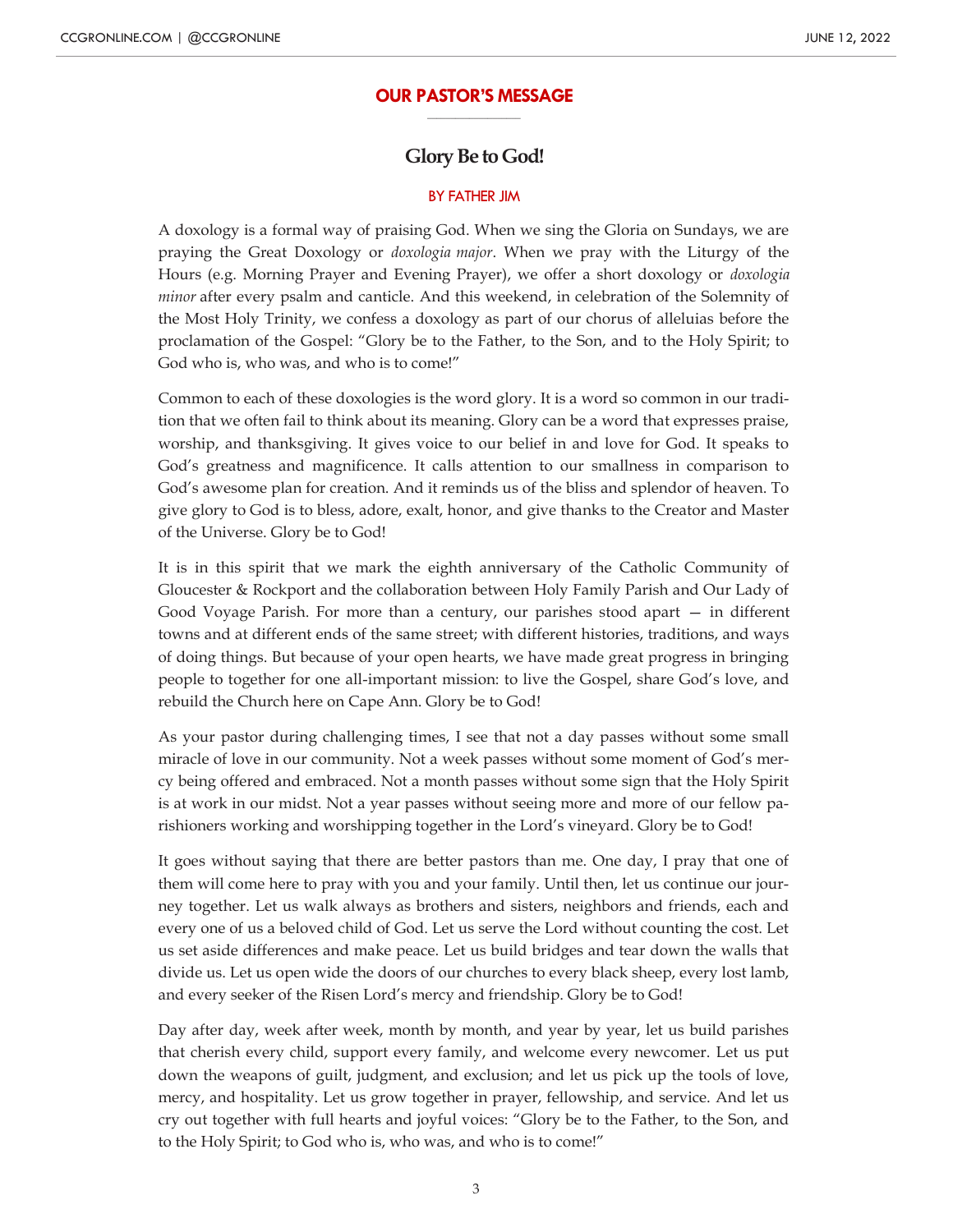#### **CALL TO PRAYER \_\_\_\_\_\_\_\_\_\_\_\_\_\_\_\_\_\_\_\_\_**



# **A Prayer for Gun Reform**

### AFTER BUFFALO & UVALDE

After the recent mass shooting in Uvalde, Texas, Pope Francis said: "I am praying for the children and adults who were killed and for their families. It is time to say enough to the indiscriminate trafficking of arms." In this spirit, Cardinal Blaise Cupich of Chicago said: "The right to bear arms will never be more important than human life. Our children have rights, too. And our elected officials have a moral duty to protect them."

In fact, the United States Conference of Catholic Bishops (USCCB) has long called for common sense measures to address gun violence in our country. These measures include: a ban on assault weapons, a federal gun trafficking law, universal background checks, and improved mental health interventions. As citizens, we have a duty to speak out. As Christians, we answer the call to prayer:

### A PRAYER FOR GUN REFORM BY CAMERON BELLM

When Jesus told Peter to put away his sword, he spoke a truth both simple and profound: "Those who live by the sword, die by the sword." And we are dying. And dying. And dying. There is no safe place in a country that swells with an ocean of weapons.

Lord of mercy, prince of peace, strengthen the lungs of the living to cry out for change. May our song of lament be long and loud. May its deep roar shake us from complacency, until we are free from terror, until we may say, and we may see, that no more, no more, no more shall perish. Amen.

#### **PRAYER, FELLOWSHIP & SERVICE \_\_\_\_\_\_\_\_\_\_\_\_\_\_\_\_\_\_\_\_\_**

# **Pastor's Note**

### END OF FISCAL YEAR FUNDRAISING

As we enter the final weeks of the fiscal year, all friends, neighbors, and fellow parishioners are encouraged to prayerfully consider a gift to the Pastor's Challenge at Our Lady of Good Voyage Parish or the Grand Annual Collection at Holy Family Parish. These fundraising campaigns are essential components of our parish budgets; and they are both vitally important to the financial stability of our beloved home parishes.

Donation envelopes are available at the entrances of our churches and on request from the parish office. For more information about how you and your family can help ensure that we end the fiscal year with balanced budgets, please see Father Jim or contact him at 978-281-4820 or frjim@ccgronline.com. Thank you for your generous support for Holy Family Parish and Our Lady of Good Voyage Parish! Peace and blessings to all!

### **Saint Peter's Novena**

### BEGINS MONDAY, JUNE 13TH AT 7:00PM

In prayerful preparation for Saint Peter's Fiesta, the Nine Day Novena to Saint Peter will be celebrated from Monday, June 13th through Tuesday, June 21st at 7:00pm in the American Legion Hall (which is located at 8 Washington Street in Gloucester). This beautiful tradition affords us an opportunity to offer prayers, petitions, and sacred songs for the intercession of Saint Peter, Apostle of the Apostles and Patron of All Fishermen.

Due to the ongoing coronavirus pandemic and in solidarity with the sick and suffering in our community, all are encouraged to wear masks inside the hall. Please note that refreshments will not be served this year. For more information, please contact Joe Novello at 978-283-4367. We hope and pray that you and your family will be able to join us for all or at least part of the Saint Peter's Novena! Spread the word! Bring a friend! All are invited! All are welcome! Saint Peter, pray for us!

> SOMETHING NEW EVERY WEEK! **LEARN MORE ABOUT SAINT PETER** ccgronline.com/resources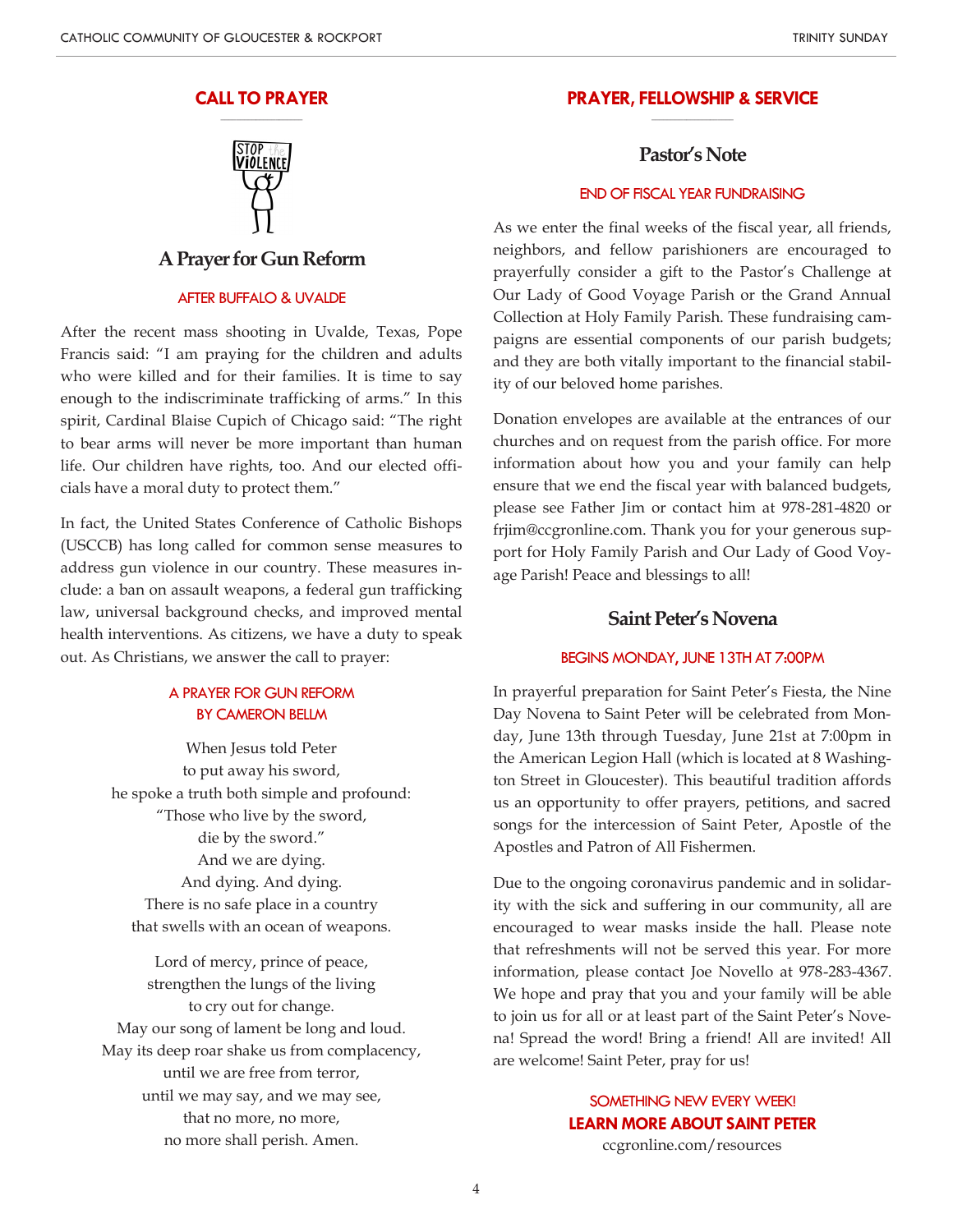#### **PRAYER, FELLOWSHIP** & **SERVICE \_\_\_\_\_\_\_\_\_\_\_\_\_\_\_\_\_\_\_\_\_**

# **Our Weekly Gifts**

### WEEKEND OF JUNE 4TH & JUNE 5TH

### **Holy Family Parish**

| Offertory  | \$8,329 |
|------------|---------|
| Electronic | \$1,265 |
| Total      | \$9,594 |

### **Our Lady of Good Voyage Parish**

| Offertory  | \$4,360 |
|------------|---------|
| Electronic | \$452   |
| Total      | \$4,812 |

### **Second Collection**

| Holy Family | N/A |
|-------------|-----|
| OLGV        | N/A |

Thank you for your generous support for Holy Family Parish & Our Lady of Good Voyage Parish!

# **We Share!**

### THE GENEROUS PERSON WILL PROSPER PROVERBS 11:25

Electronic giving has become an essential component of parish support in the Catholic Community of Gloucester & Rockport; and it is available in both Holy Family Parish and Our Lady of Good Voyage Parish. It is safe and easy to make online donations to your home parish using a credit card, debit card, or electronic check.

Donations can be made on a weekly, monthly, or onetime-only basis; and it takes just a few minutes to set up a secure personal account. In additional to the weekly offering, you can also give electronically to our church restoration funds which helps us plan for the repair and maintenance of our beloved and historic churches.

During these uncertain times, Holy Family Parish and Our Lady of Good Voyage Parish need your support more than ever! Please prayerfully consider enrolling in our 'We Share!' electronic giving program! For more information about setting up a new account or assistance with an existing account, please contact Father Jim at 978-281-4820 or frjim@ccgronline.com. Thank you for your generous support! May God bless you!

#### **CALL TO PRAYER \_\_\_\_\_\_\_\_\_\_\_\_\_\_\_\_\_\_\_\_\_**



# **Weekday Worship**

### LET'S PRAY TOGETHER!

In the Catholic Community of Gloucester & Rockport, the Celebration of Holy Mass is the wellspring of our community's joy and the guiding light of our shared life of prayer, fellowship, and service. All are welcome to join us for Mass and to receive Holy Communion in accordance with a personal examination of conscience and the teachings of the Roman Catholic Church. In addition to our weekend schedule, we also pray together throughout the week.

> **Wednesday Evenings** Mass at 5:30pm Followed by Eucharistic Adoration and the Sacrament of Reconciliation Our Lady of Good Voyage Church

**Thursday & Friday Mornings** Rosary at 7:30am Mass at 8:00am Our Lady of Good Voyage Church

**First Saturdays of the Month** Mass at 8:00am Followed by the Assisi Project Our Lady of Good Voyage Church

**Always Available** Sunday Mass with Father Jim on YouTube

All parishioners are reminded that wearing face masks is an effective way of slowing the spread of a virus that has killed more than one million people in our country. In a spirit of solidarity with the sick, the elderly, and those with pre-existing medical conditions, we ask all of our friends and fellow parishioners to continue wearing masks, using hand sanitizer, and practicing safe social distancing in all of our churches and church buildings. Thank you for your ongoing encouragement and support. We hope and pray that you and your family will join us in prayer and adoration! All are invited! All are welcome! Peace and blessings to all for a safe and healthy summer!